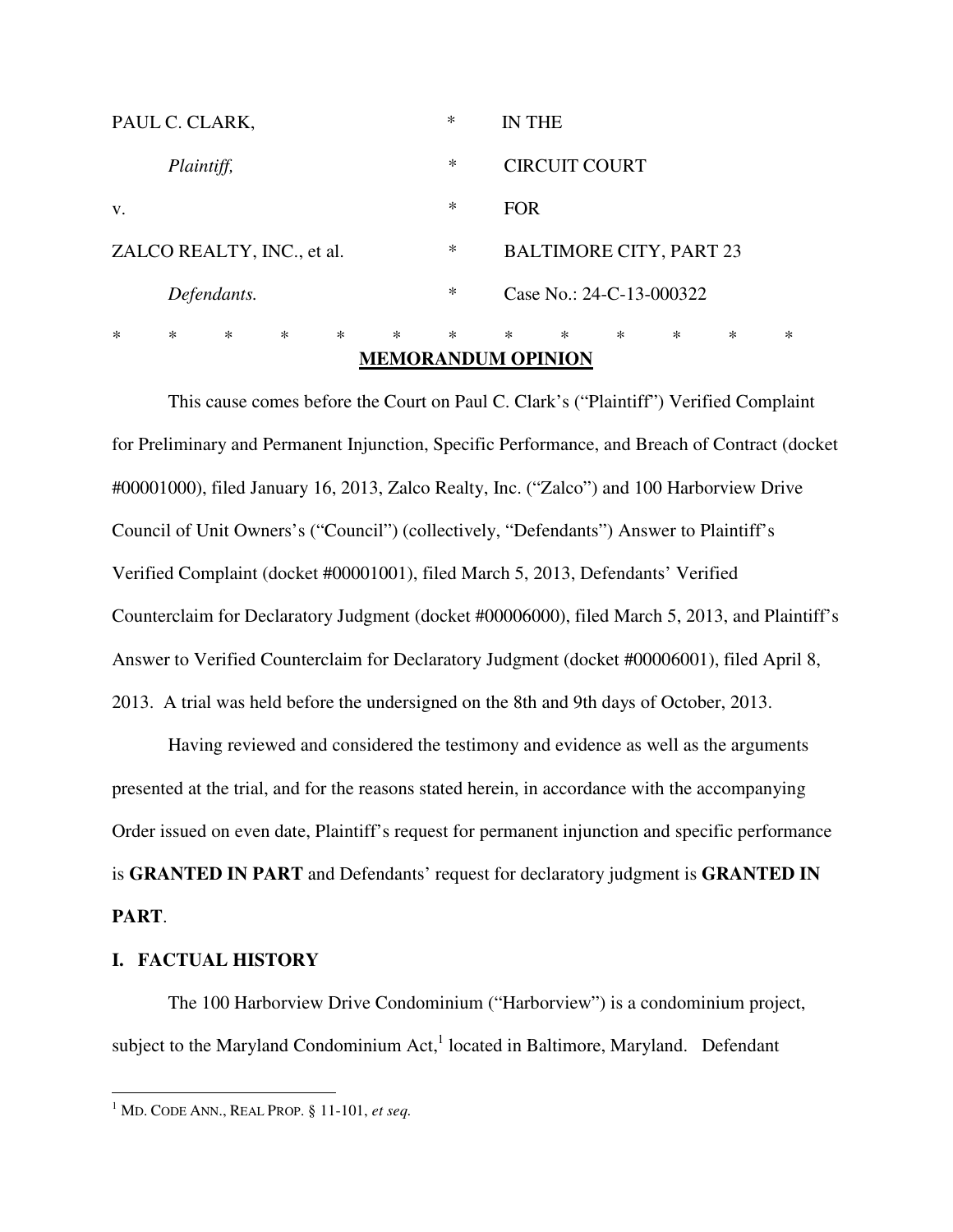Council is an unincorporated legal entity administered by Harborview's Board of Directors ("Board") and charged with managing the business, operations, maintenance, and affairs of Harborview. Defendant Zalco was appointed by the Council to act as its managing agent. Harborview's By-laws set forth the "terms, conditions, provisions, and restrictions" that apply to it. (Pl.'s Ex. 2). Article X of the By-Laws declares, in relevant part:

The Board shall keep the books of the Council, with detailed accounts in chronological order, noting all receipts and expenditures affecting the property and its administration, and specifying the maintenance and repair expenses of the common elements and any other expenses incurred. . . . The books, together with all bills, statements and vouchers accrediting the entries made thereupon, [and] all other records kept by the board . . . shall be available for examination and copying by any unit owner . . . and the duly authorized agents or attorneys of such unit owner . . .

(*Id.*)

 In November of 2009, Plaintiff purchased a condominium unit ("unit") in Harborview. Since Plaintiff's purchase, the parties have had a long-standing adversarial relationship. Namely, Plaintiff has filed complaints with the United States Department of Housing and Urban Development ("HUD"), alleging familial status housing discrimination. The first HUD complaint, filed in February of 2010, concluded with a finding of no probable cause for the discrimination complaint.<sup>2</sup> (Defs.' Opp'n to Pl.'s Mot. for Prelim. Inj. Ex. 1). Plaintiff appealed that finding and HUD denied the appeal. Plaintiff's second HUD complaint, filed in September of 2011, alleging familial status housing discrimination and retaliation, is presently pending. (Defs.' Bench Mem. ¶ 9).

 Plaintiff has also filed complaints with the Baltimore City Health Department ("Health Department"). His first complaint, filed in May of 2010, alleged the presence of mold in his unit and resulted in an environment citation being issued to Harborview.

<sup>&</sup>lt;sup>2</sup> This complaint was additionally referred for an investigation to the Maryland Commission on Human Relations, who similarly found no probable cause. Plaintiff moved for reconsideration of this finding, which was denied.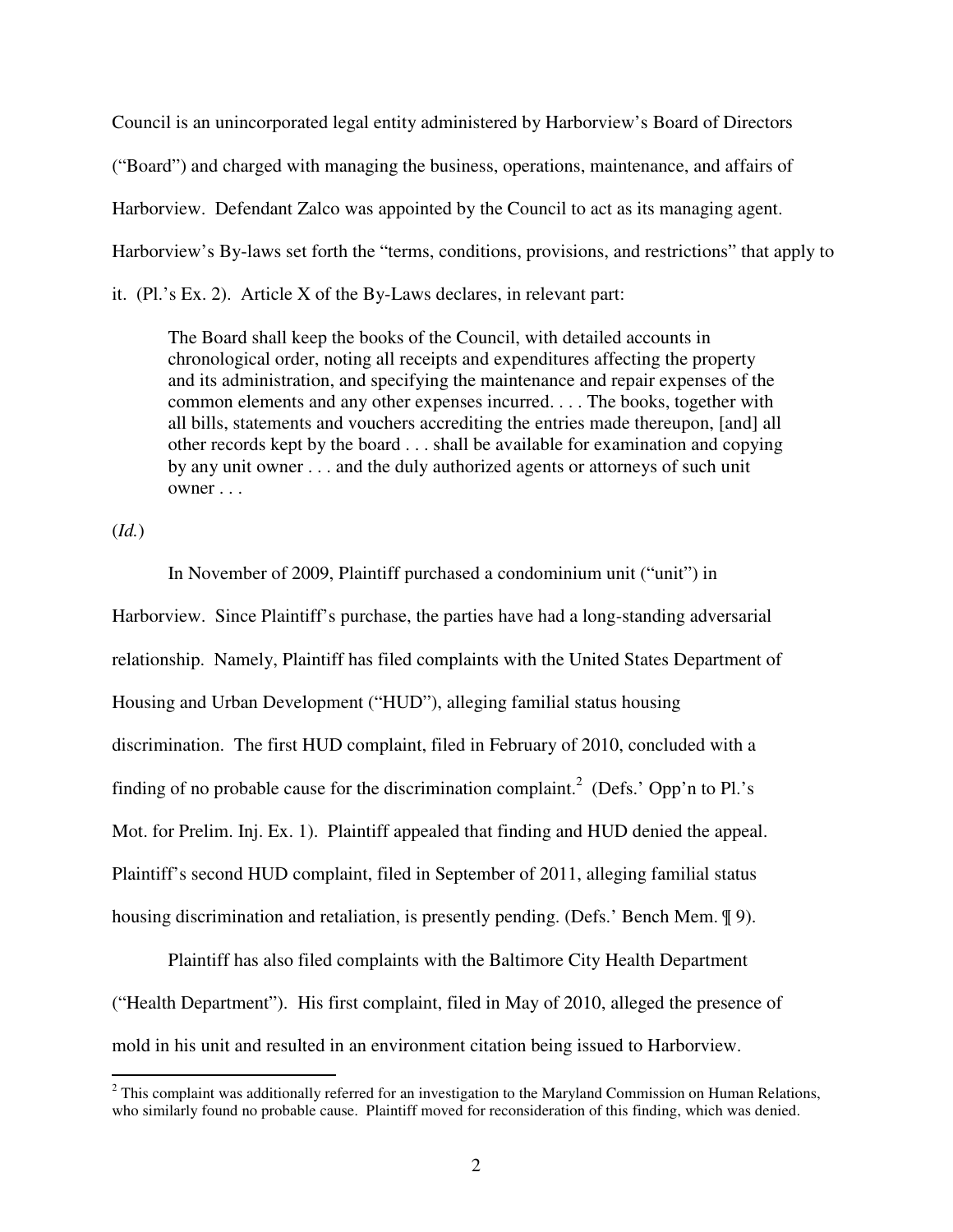(Defs.' Opp'n to Pl.'s Mot. for Prelim. Inj. Ex. 2). Harborview contested the citation and it was ultimately dismissed after an evidentiary hearing before the Baltimore City Environmental Control Board. Plaintiff's second Health Department complaint, filed in June of 2010, was dismissed. His third complaint to the Health Department, filed in June of 2013, alleged contamination to his unit as a result of pathogens from pigeon droppings.

Moreover, Plaintiff has initiated two cases in addition to the instant suit — which is the second of the three — against Defendants in the Circuit Court of Maryland for Baltimore City. Plaintiff's claims in the other two cases arise from the alleged presence of mold in his unit. In the first suit, $3$  filed in October of 2010, Defendants were granted summary judgment. Plaintiff appealed, and the Court of Special Appeals of Maryland unanimously affirmed the decision.<sup>4</sup> Plaintiff filed a petition for certiorari to the Court of Appeals of Maryland, which was denied. In the third suit,<sup>5</sup> filed in May of 2013, Plaintiff's Petition for Order of Arbitration and Stay of Action was granted. Defendants' appeal of that decision is pending.

In addition, Plaintiff and another unit owner, James W. Ancel, Sr. ("Ancel"), who has also instituted proceedings against Defendants, have entered into a cooperation agreement whereby they share any material they receive from Defendants. Defendants have retained counsel to defend them in the aforementioned complaints and cases filed against them.

 By letter dated November 20, 2012, Plaintiff requested to inspect and copy all of Harborview's legal bills, in unredacted form, from October, 2009, to the present. The inspection was scheduled to take place on December 19, 2012. By letter dated December 12, 2012, Plaintiff expanded his request to include the inspection and copying of any "written advice of legal counsel" concerning himself, his family, and his unit.

 3 Case Number: 24-C-10-007236.

<sup>4</sup> *Clark v. Zalco Realty, et al.*, No. 0227, slip op. (Md. App. Apr. 24, 2013).

<sup>5</sup> Case Number: 24-C-13-002770.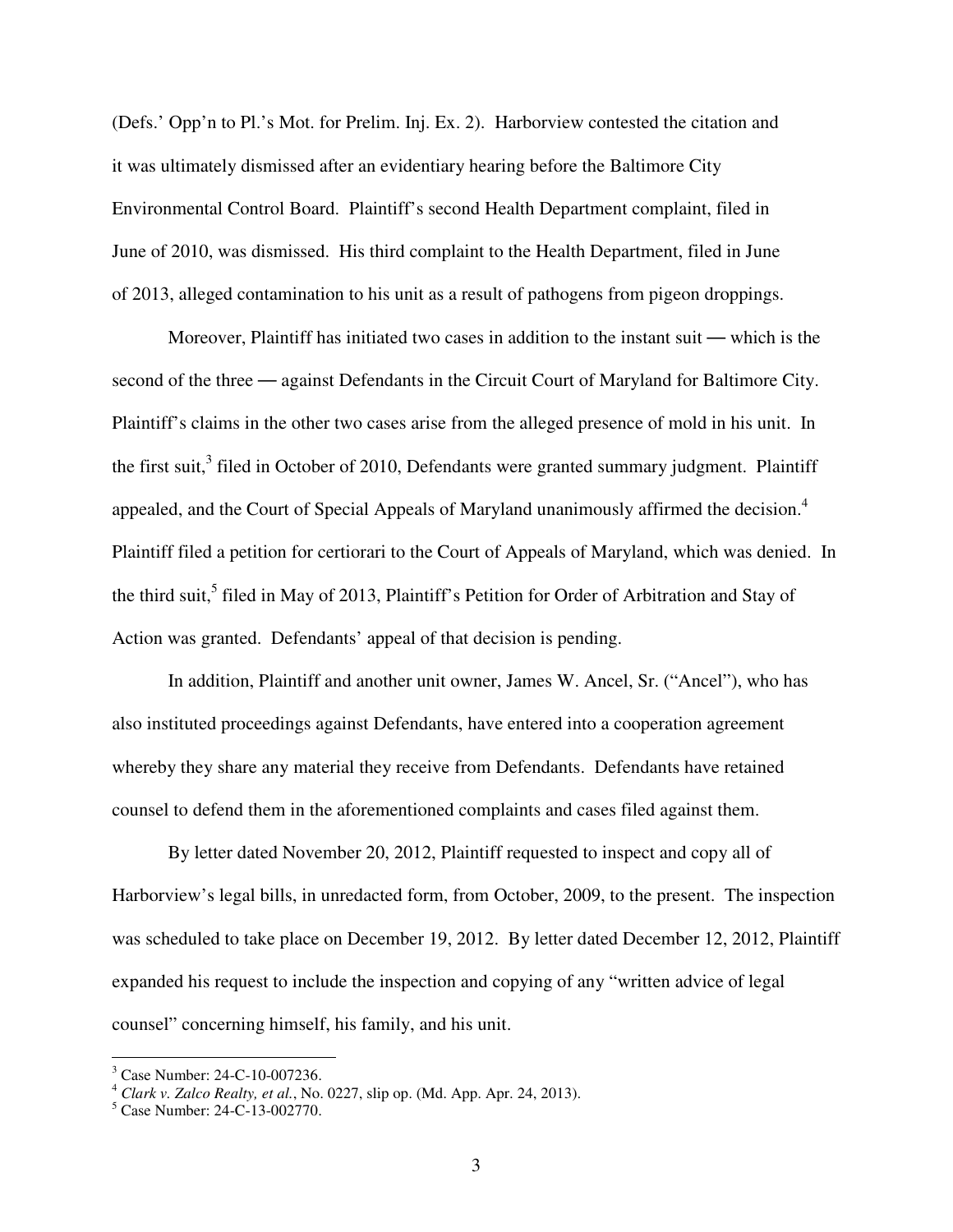At the December 19th inspection, Plaintiff's wife, Rebecca Delorme ("Delorme"), acting as his authorized agent, inspected and copied invoices for the legal services provided to Harborview during the requested time period, but she was not permitted to inspect or copy any detailed billing reports for the invoices or any written advice of legal counsel. During her inspection, Delorme further requested to inspect all electronic messages ("e-mail") between the Defendants concerning the financial well being of Harborview. Defendants did not make any such correspondence available to her at that time. As of the date of the trial, it is uncontradicted that Defendants produced all e-mail correspondence related to the financial well being of Harborview. The president of Harborview's Board, John Cochran ("Cochran"), who would be included in any e-mails dealing with Harborview's finances, reviewed thousands of e-mails and transmitted those fitting Plaintiff's request to him.

#### **II. PROCEDURAL HISTORY**

On January 16, 2013, Plaintiff commenced the instant suit, seeking three remedies from the Court: preliminary and permanent injunctions (Count I); specific performance (Count II); and damages for breach of contract (Count III). (Pl.'s Compl. 14-21). For Count I, Plaintiff relies on Section 11-116 of the Maryland Condominium Act ("Section 11-116"), *supra*, and Article X of the By-laws in urging the Court to enter a preliminary injunction ordering Defendants to make the following available to him for inspection and copying: (1) detailed billing reports or supporting documentation for Harborview's legal invoices concerning him, his family, and his unit; (2) written advice of legal counsel concerning him, his family, and his unit; and (3) e-mails between the Defendants concerning the financial well being of Harborview ("three requests"). (*Id.* at 17). Plaintiff further requests entry of a permanent injunction directing Defendants to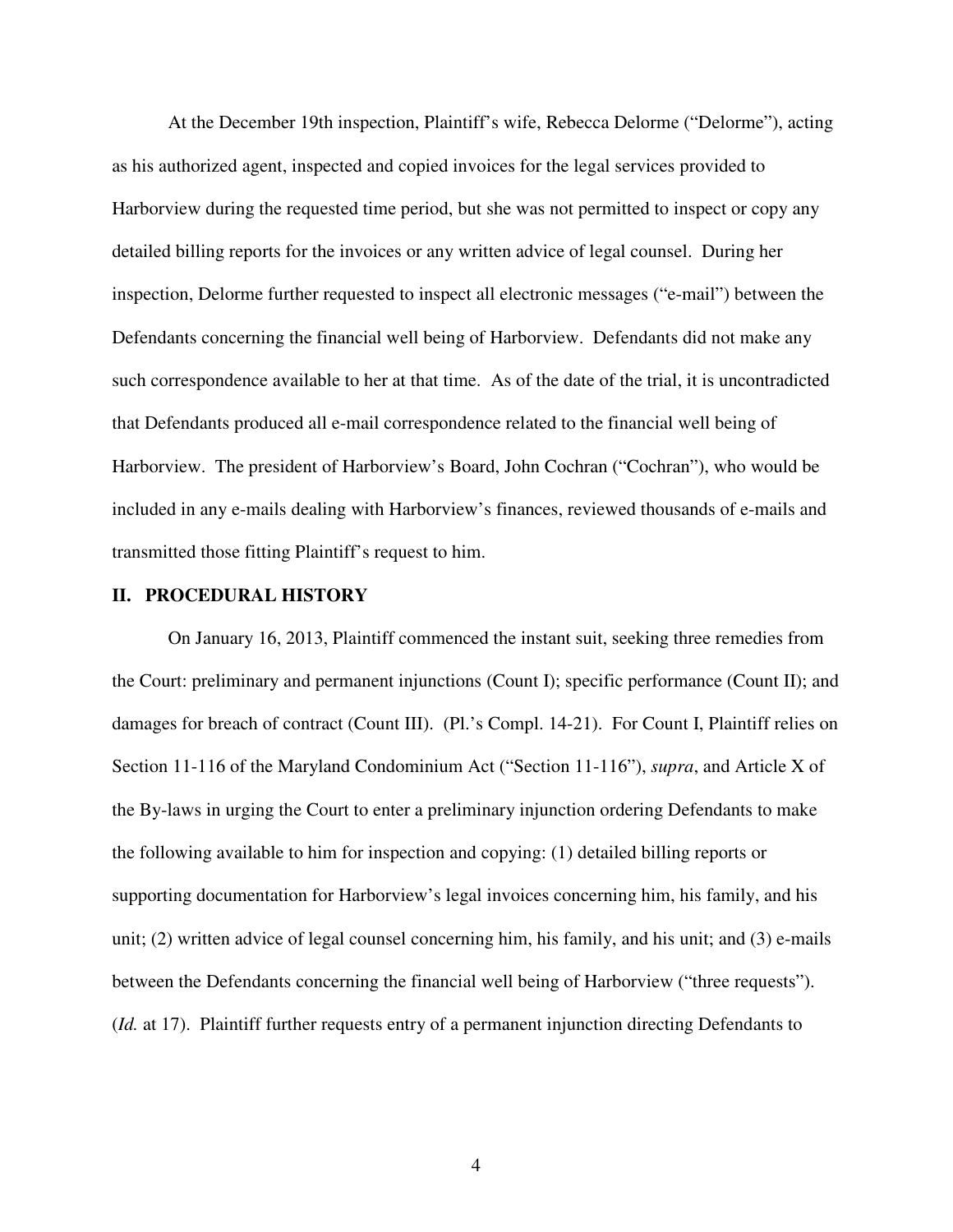comply with Section 11-116 and Article X of the By-laws for all requests for books and records made by him. (*Id.* at 17).

Count II calls on the Court to order Defendants to make available to Plaintiff for inspection and copying the information described in the three requests. (*Id.* at 19). In Count III, Plaintiff claims damages as a result of Defendants' refusal to make this information available to him for inspection and copying, which he asserts is a breach of the By-laws, i.e., their contract. (*Id.* at 19-21).

Defendants responded by filing a counterclaim against Plaintiff, seeking a declaratory judgment on the following matters: (1) that Section 11-116 does not require them to make the detailed billing reports for Harborview's legal invoices concerning Plaintiff, his family, and his unit available to Plaintiff; (2) that Section 11-116 does not require them to make the written advice of legal counsel concerning Plaintiff, his family, and his unit; and (3) that the aforementioned detailed billing reports and written advice of legal counsel are privileged attorney-client communications and/or attorney work product, which Plaintiff cannot require Defendants to produce under Section 11-116. (Defs.' Countercl. 13).

Defendants' Motion for Judgment on Count III, Breach of Contract, was granted by this Court at the conclusion of the trial, as there was no evidence presented to support Plaintiff's claim of damages.

### **III. MARYLAND CONDOMINIUM ACT**

Despite popular usage to the contrary, a condominium is not a physical structure such as a building or a complex of dwellings, but rather, a creature of statute: "a legal structure created by subjecting real property to a regime established under the law." Gregory Reed, *Land*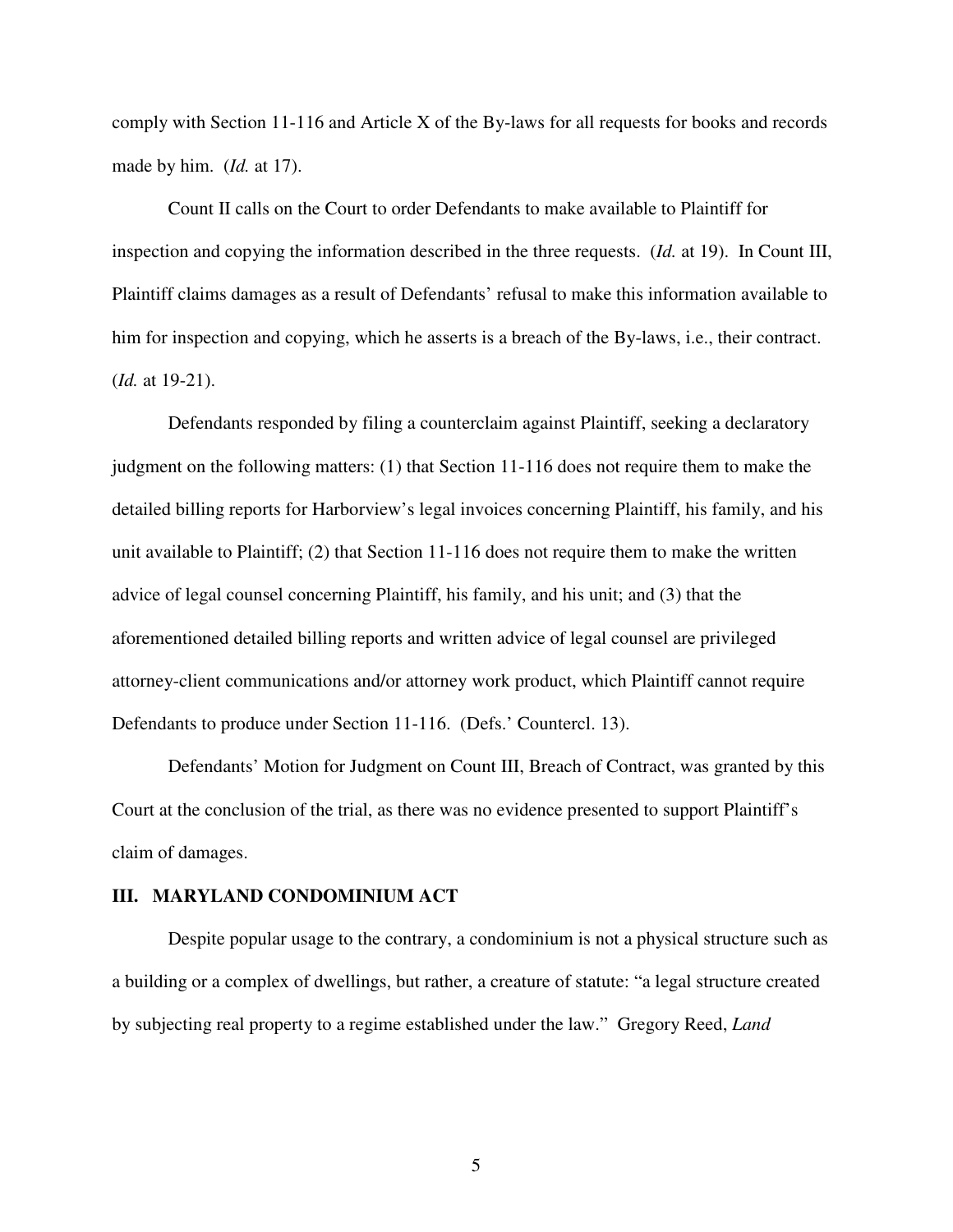*Condominiums in Maryland What Are They? Why Use Them?*, MD. B.J., Sept./Oct. 2006, at 4, 6.

The Court of Appeals has expounded,

A condominium is a communal form of estate in real property consisting of individually owned units which are supported by collectively held facilities and areas. . . . The term may be defined generally as a system for providing separate ownership of individual units in multiple-unit developments. . . . A condominium owner, therefore, holds a hybrid property interest consisting of an exclusive ownership of a particular unit or apartment and a tenancy in common with the other co-owners in the common elements.<sup>6</sup>

*Ridgely Condo. Ass'n, Inc. v. Smyrnioudis*, 343 Md. 357, 358-59 (1996).

In Maryland, the Maryland Condominium Act ("Act"), found in title 11 of the Real Property Article of the Annotated Code of Maryland, provides the legislative framework for establishing a condominium regime. *Anderson v. Council of Unit Owners of Gables on Tuckerman Condo.*, 404 Md. 560, 589 (2008). *See also Jurgensen v. New Phoenix Atl. Condo. Council of Unit Owners*, 380 Md. 106, 115 (2004) (stating that the Act "regulates the formation, management, and termination of condominiums in Maryland"). Originally enacted as the Horizontal Property Act in 1963, the Act has always included a requirement that accounting information be kept and made accessible to unit owners. Today, Section 11-116, *supra*, of the Act governs the maintenance of books and records kept by a council of unit owners of a condominium project.

Throughout the years, the language of Section 11-116 has been amended to clarify who must keep the accounting information, where it must be kept, who is entitled to view it, and what may be concealed from the public.<sup>7</sup> The most substantial, and most relevant, changes to Section

 6 Common elements may include "the land, foundations, columns, supports, walls, roofs, halls, lobbies, stairs, entrances, recreational areas, parking lots, gardens, and installations for utilities." *Ridgely*, 343 Md. at 576.

<sup>7</sup> These amendments are not relevant to the case at bar.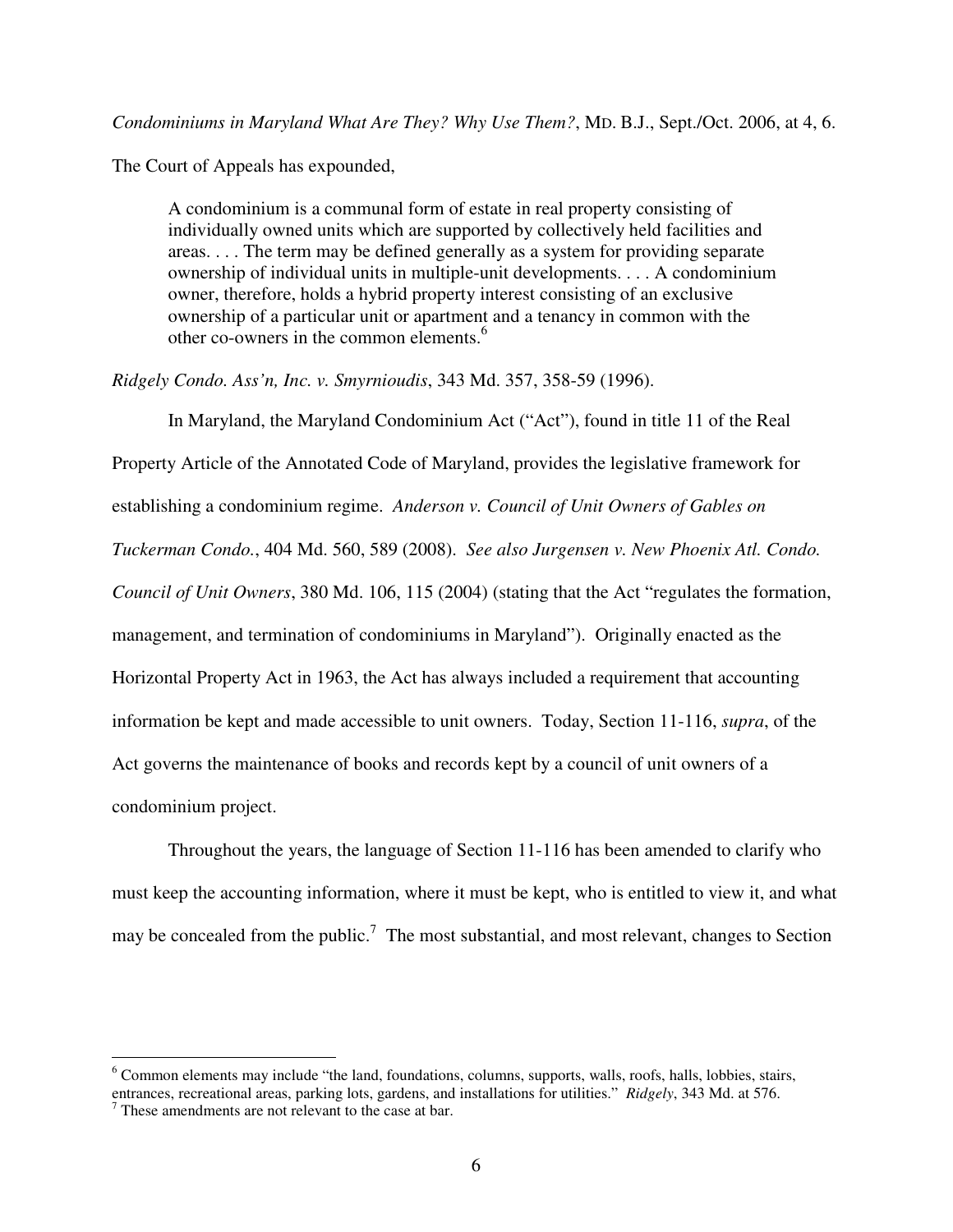11-116 took place in 2004 and 2009, $8$  and thus, those modifications will be discussed in greater

detail. Prior to 2004, a council of unit owners had no authority under Section 11-116 to withhold

records it kept from any unit owner:

(c) Every record, including insurance policies, kept by the council of unit owners shall be maintained in Maryland or within 50 miles of its borders and shall be available at some place designated by the council of unit owners within the county where the condominium is located for examination and copying by any unit owner, his mortgagee, and their respective duly authorized agents or attorneys, during normal business hours, and after reasonable notice.

2004 Maryland Laws Ch. 382 (H.B. 879).

 $\overline{a}$ 

 In 2004, this section was modified to limit disclosure by a council of unit owners and to provide for a reasonable charge:

(c) (1) *Except as provided in paragraph (2) of this subsection, all books and records*, including insurance policies, kept by the council of unit owners shall be maintained in Maryland or within 50 miles of its borders and shall be available at some place designated by the council of unit owners within the county where the condominium is located for examination and copying by any unit owner, his mortgagee, and their respective duly authorized agents or attorneys, during normal business hours, and after reasonable notice.

*(2) Books and records kept by or on behalf of a council of unit owners may be withheld from public inspection to the extent that they concern: (i) Personnel records; (ii) An individual's medical records; (iii) An individual's financial records; (iv) Records relating to business transactions that are currently in negotiation; (v) The written advice of legal counsel; or (vi) Minutes of a closed meeting of the board of directors or other governing body of the council of unit owners.* 

<sup>&</sup>lt;sup>8</sup> Various letters sent to the Legislature in support of these amendments depict the citizenry's concerns regarding the resistance faced in response to requests for, and the costs associated with gaining, access to information. (Defs.' Bench Mem. Ex. A). In the 2004 amendments, the Legislature included the following: "FOR the purpose of requiring all books and records kept by or on behalf of a cooperative housing corporation to be made available for examination and copying by certain persons except under certain circumstances; . . . authorizing a council of unit owners of a condominium to impose a reasonable charge on a person desiring to review or copy the books and records; . . . ." The 2009 amendments' description stated: "FOR the purpose of . . . prohibiting certain common ownership communities from imposing certain fees other than a reasonable charge imposed on a person desiring to review or copy certain books and records or who requests delivery of certain information; providing that a charge for copying certain records may not exceed a certain amount; ...."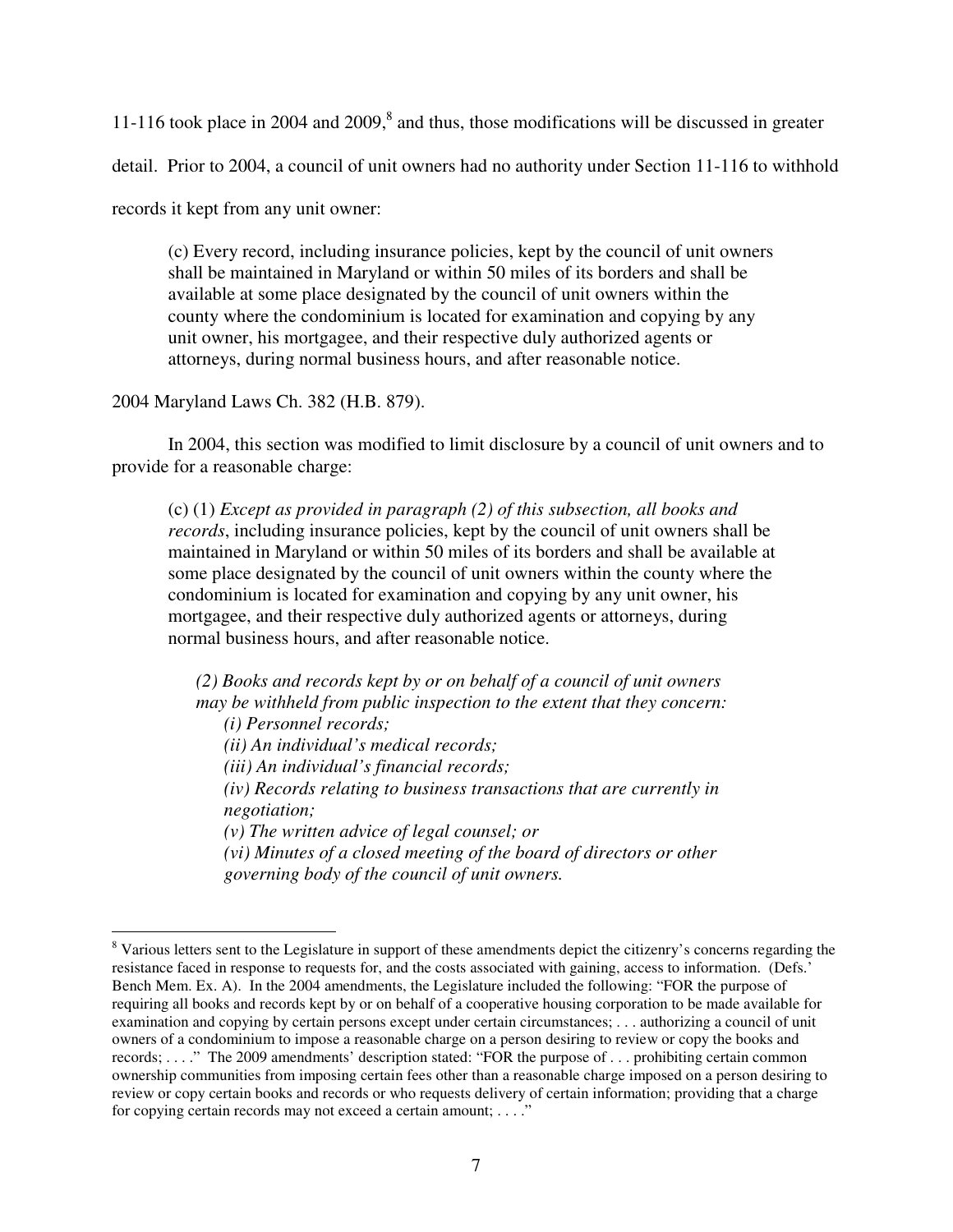*(d) The council of unit owners may impose a reasonable charge upon a person desiring to review or copy the books and records.* 

2004 Maryland Laws Ch. 382 (H.B. 879) (additions in italics). Instead of "every record," the Legislature allowed "all books and records" to be obtained, subject to certain exceptions. The council could refuse to provide books and records to the extent that they concerned the following: (1) personnel records; (2) an individual's medical records; (3) an individual's personal financial records; (4) records relating to business transactions that are currently in negotiation; (5) the written advice of legal counsel; or (6) minutes of a closed meeting of the board of directors or other governing body of the council of unit owners.

A letter from the Office of the Attorney General, offering support for these amendments,

observed:

Access to the books and records of the governing body of the association is of vital importance to unit and home owners who wish to participate in the democratic process of their associations regardless of the type of commonownership community they live in. However, some of the records maintained by the governing bodies contain sensitive information, such as private information about individual home or unit owners, employees, or legal proceedings or advice. . . .

Section 11-109.1 of the Maryland Condominium Act provides that meetings of the Board of Directors may be closed for discussion of most of the same topics as those listed in the Homeowners Association Act. However, Section 11-116 of the Act provides that "every record" of the condominium be kept available for inspection by unit owners and provides no exception for any topic.

. . .

HB 879 provides a uniform standard for unit and homeowner access to association records regardless of the type of common-ownership community and limits the records that may be withheld from unit and homeowners to those topics that the General Assembly has already deemed to be sensitive in nature. This uniform standard will provide both clarity and certainty for unit and homeowners as well as the governing bodies of these associations.

(Defs.' Opp'n to Pl.'s Mot. for Prelim. Inj. Ex. 8).

In 2009, several conditions restricting a council's authority to withhold were added to the

section. Describing its purpose for the amendments, the Legislature explained, "clarifying the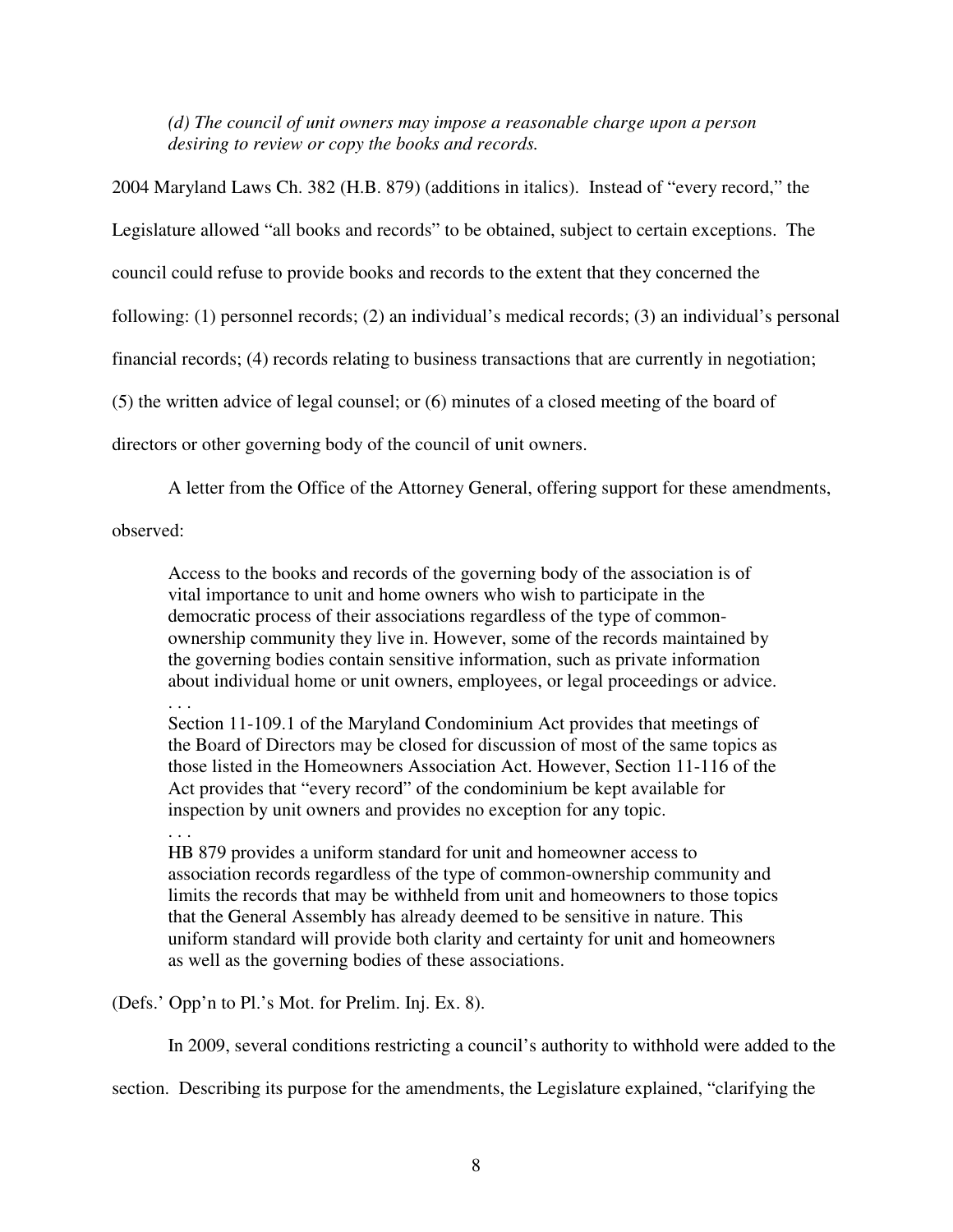availability of certain books and records kept by or on behalf of certain common ownership

communities *for certain purposes and to certain persons*. 2009 Maryland Laws Ch. 659 (H.B.

137) (emphasis added). The amended Section 11-116, which currently remains in effect, directs:

(c) (3) Books and records kept by or on behalf of a council of unit owners may be withheld from public inspection, *except for inspection by the person who is the subject of the record or the person's designee or guardian*, to the extent that they concern:

(i) Personnel records, *not including information on individual salaries, wages, bonuses, and other compensation paid to employees*;

(ii) An individual's medical records;

(iii) An individual's *personal* financial records, *including assets, income, liabilities, net worth, bank balances, financial history or activities, and creditworthiness*;

(iv) Records relating to business transactions that are currently in negotiation;

(v) The written advice of legal counsel; or

(vi) Minutes of a closed meeting of the board of directors or other governing body of the council of unit owners, *unless a majority of a quorum of the board of directors or governing body that held the meeting approves unsealing the minutes or a recording of the minutes for public inspection*.

(d) (1) *Except for* a reasonable charge *imposed on* a person desiring to review or copy the books and records *or who requests delivery of information, the council of unit owners may not impose any charges under this section.* 

*(2) A charge imposed under paragraph (1) of this subsection for copying books and records may not exceed the limits authorized under Title 7, Subtitle 2 of the Courts Article.* 

MD. CODE ANN., REAL PROP. § 11-116 (additions in italics).

# **IV. STATUTORY CONSTRUCTION**

The cardinal rule of statutory interpretation is to ascertain and effectuate the real and

actual intent of the Legislature. *Lockshin v. Semsker*, 412 Md. 257, 274 (2010). The first step in

ascertaining the legislative intent is to look at the language of the statute, giving it its natural and

ordinary meaning. *Md.-Nat'l Capital Park & Planning Comm'n v. Anderson*, 395 Md. 172, 182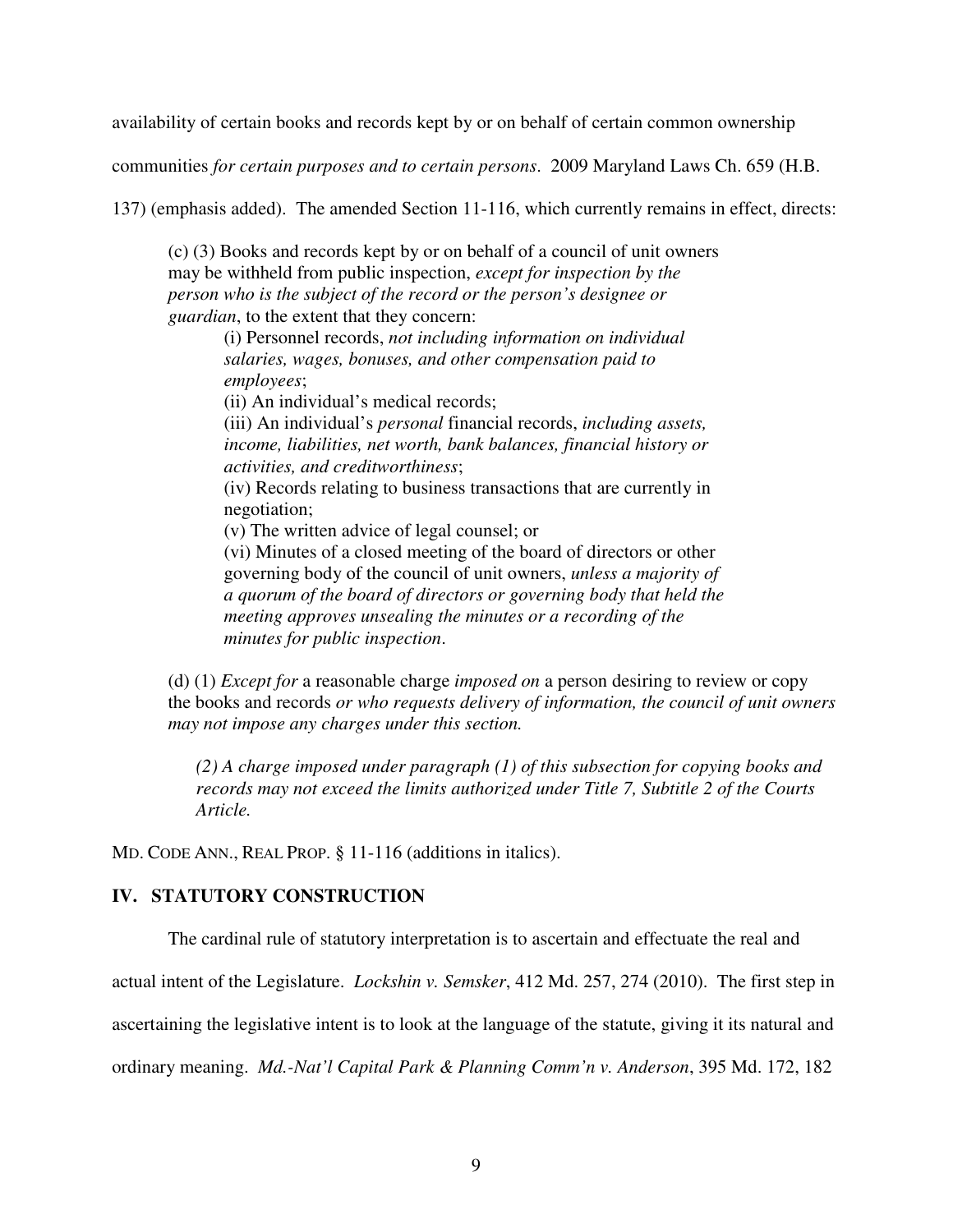(2006). When the statutory language is clear, courts do not need to look beyond the statutory language to determine the Legislature's intent. *Id.* However, if the language of the statute is ambiguous (i.e., subject to more than one interpretation), then courts endeavor to resolve ambiguities by looking beyond the statutory language. *Barbre v. Pope*, 402 Md. 157, 173 (2007). For example, courts look to the structure of the statute, how the statute relates to other laws, the legislative history (including the derivation of the statute, comments and explanations regarding it by authoritative sources during the legislative process, and amendments proposed or added to it), the general purpose behind the statute, and the relative rationality and legal effect of various competing constructions. *Mamsi Life & Health Ins. Co. v. Kuei-I Wu*, 411 Md. 166, 177 (2009). When the statutory language is ambiguous, courts consider the literal or usual meaning of the words and their meaning and effect in light of the setting, the objectives, and purpose of statute. *Md.-Nat'l Capital Park*, 395 Md. at 182.

When the statute is part of a larger statutory scheme, "it is axiomatic that the language of a provision is not interpreted in isolation." *Anderson,* 404 Md. at 572. Instead, courts "analyze the statutory scheme as a whole considering the purpose, aim, or policy of the enacting body and attempt to harmonize provisions dealing with the same subject so that each may be given effect." *Id.* (internal quotation marks omitted). *See also Koste v. Oxford*, 431 Md. 14, 26 (2013) ("We presume that the Legislature intends its enactments to operate together as a consistent and harmonious body of law, and, thus, we seek to reconcile and harmonize the parts of a statute, to the extent possible consistent with the statute's object and scope.").

Furthermore, courts "seek to avoid constructions that are illogical, unreasonable, or inconsistent with common sense." *Frost v. State,* 336 Md. 125, 137 (1994). In doing so, a court must interpret a statute as a whole, so that "no word, clause, sentence, or phrase is rendered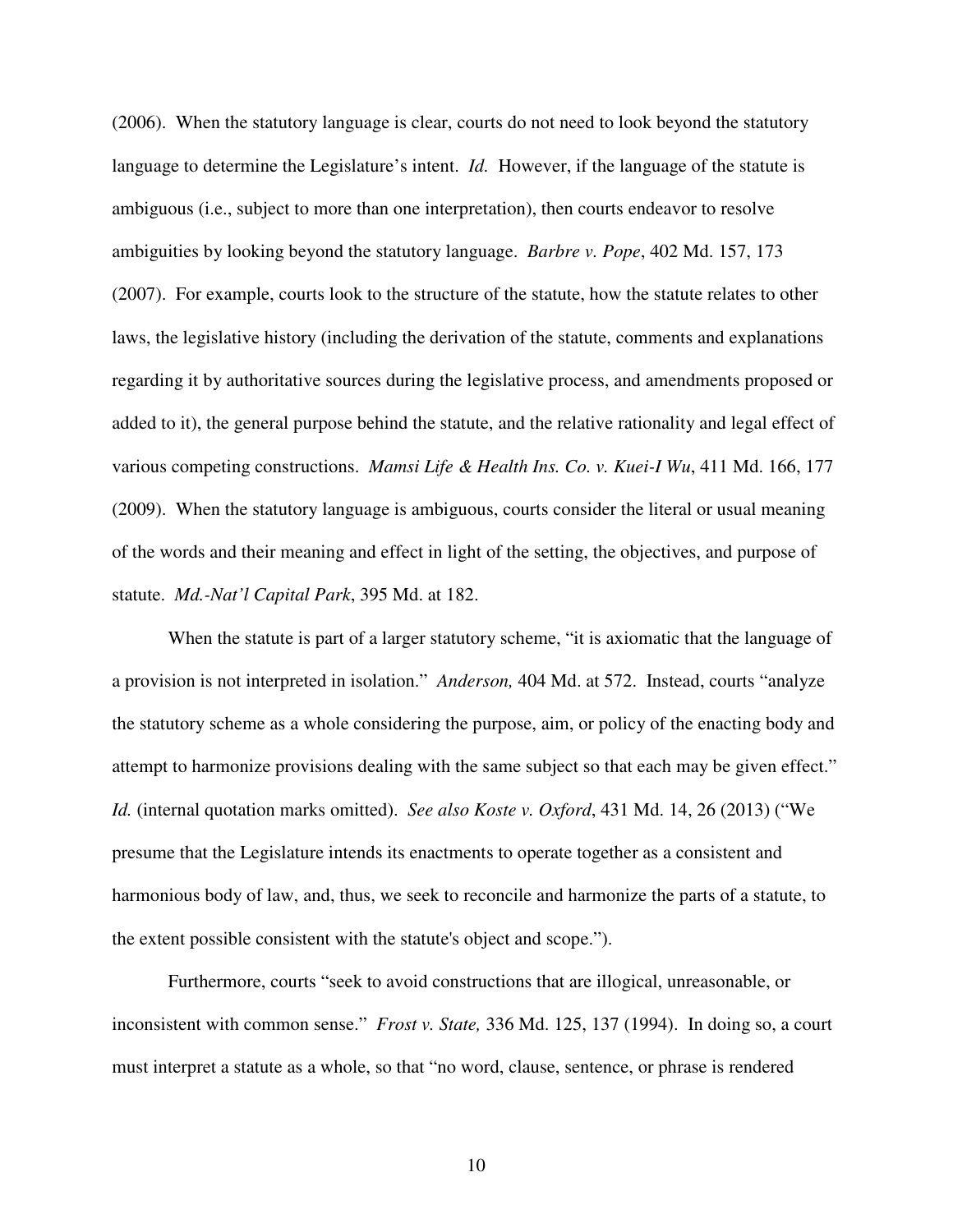surplusage, superfluous, meaningless or nugatory." *In re Adoption/Guardianship of Tracy K.,* 2013 WL 4491576 (Md. 2013). When a statute expressly sets forth exceptions, those exceptions must be strictly construed. *BAA, PLC v. Acacia Mut. Life Ins. Co*., 400 Md. 136, 152 (2007). A court may not insert exceptions not made by the legislature. *Arthur E. Selnick Associates, Inc. v. Howard Cnty. Md.*, 206 Md. App. 667, 694, *cert. denied*, 429 Md. 529 (2012). *See also Selig v. State Highway Administration,* 383 Md. 655, 672 (2004) ("When the legislature has expressly enumerated certain exceptions to a principle, courts . . . should be reluctant thereafter to create additional exceptions."); *O'Connor v. Baltimore County,* 382 Md. 102, 113 (2004) ("We will not . . . insert language to impose exceptions . . . not set forth by the legislature.").

Similarly, "statutes are presumed not to make any alterations or innovations in the common law further than is expressly declared." *Nickens v. Mount Vernon Realty Grp., LLC*, 429 Md. 53, 73-74 (2012). *See also Zetty v. Piatt*, 365 Md. 141, 153 (2001) (noting that "absent a clear indication to the contrary, we shall assume that the rule was not intended to amend, nullify, or supersede the common law"). The rules of the common law are "not to be changed by doubtful implication, nor overturned except by clear and unambiguous language." *Lutz v. State*, 167 Md. 12, 12 (1934). In order for a statute to abolish a right available through the common law, "the statutory language must indicate an express abrogation or an abrogation by implication by adoption of a statutory scheme that is so clearly contrary to the common law right that the two cannot occupy the same space." *Nickens*, 429 Md. at 74 (citing *Selig v. State Highway Admin.,* 383 Md. 655, 677 (2004)). A statute will abrogate common law rights existing at the date of its enactment if it clearly appears that the common law rights are "repugnant to [the statute]" and that "their survival would in effect deprive [the statute] of its efficacy and render its provisions nugatory." *Lutz*, 167 Md. at 12. The Court's goal is to "harmonize, as much as possible, the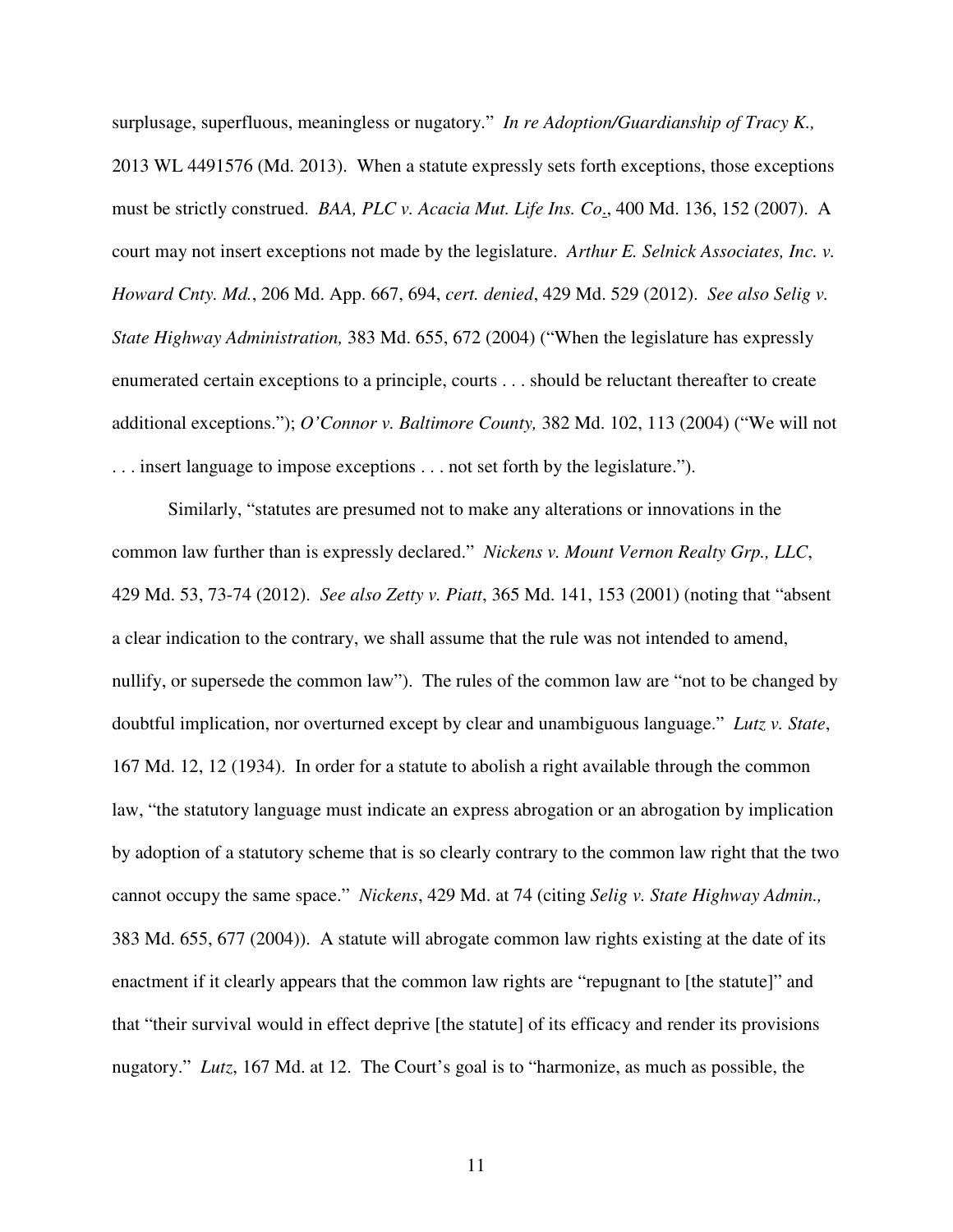statute with the common law." *Nickens*, 429 Md. at 74. *See also Fisher v. E. Corr. Inst.*, 425 Md. 699, 710 (2012) ("[V]arious statutory provisions covering the same subject matter are to be construed, if at all possible, so that together the sections harmonize with one another and no section is rendered nonsensical or nugatory.").

### **IV. ATTORNEY-CLIENT PRIVILEGE AND WORK PRODUCT DOCTRINE**

The attorney-client privilege, the oldest privilege protecting confidential communications, is a rule of evidence "that forever bars disclosure, without the consent of the client, of all communications that pass in confidence between the client and his attorney during the course of professional employment or as an incident of professional intercourse between them." *State v. Pratt,* 284 Md. 516, 521 (1979); *Harrison v. State*, 276 Md. 122, 133-34 (1975). The privilege is not only "deeply rooted in common law," but also statutorily memorialized in Maryland. *Pratt*, 284 Md. at 519; MD. CODE ANN., CTS. & JUD. PROC. § 9-108 ("A person may not be compelled to testify in violation of the attorney-client privilege."). The privilege is designed to encourage individuals needing legal advice to disclose information freely without fear that such facts will be made public. *Levitsky v. Prince George's Cnty.*, 50 Md. App. 484, 491 (1982).

Whether a particular communication or item of information is privileged is a matter for the court to determine after considering the circumstances under which the information was gained. *Harrison*, 276 Md. at 136 ("The threshold question of the existence of the privilege must be determined without first requiring disclosure of the communication."). The burden of persuasion rests with the party asserting the privilege. *Maxima Corp. v. 6933 Arlington Dev. Ltd. P'ship,* 100 Md. App. 441, 456 (1994). However, "[a] blanket assertion is generally extremely disfavored." *Id.* Instead, the privilege must ordinarily be raised as to each record so that the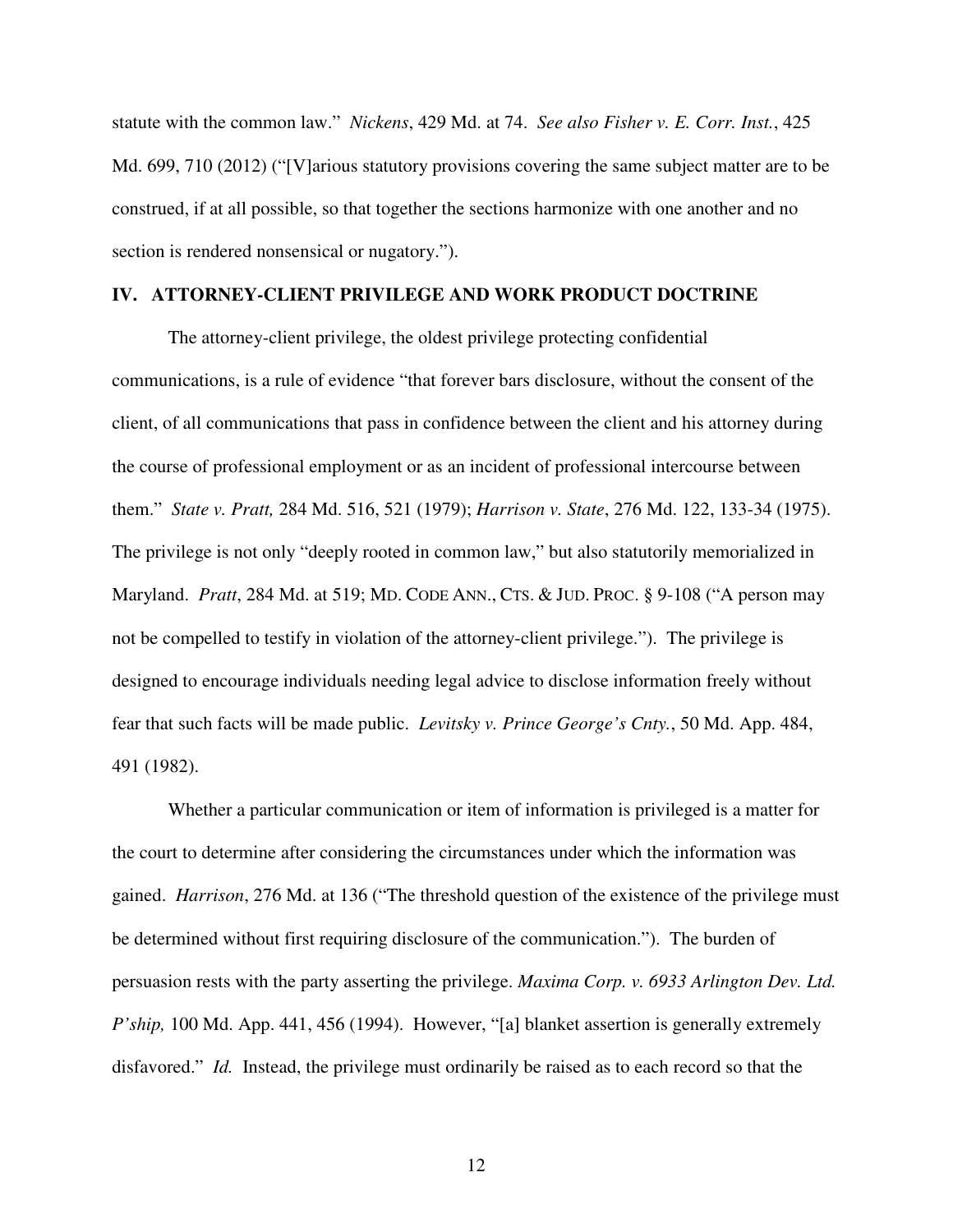court can rule with specificity. *Id.* at 457.An in camera inspection may be conducted to inspect alleged confidential communications to determine whether the privilege applies. *Id.*

Given that the attorney-client privilege has the effect of concealing relevant information from the fact-finder, "it is applied only when necessary to achieve its limited purpose of encouraging full and frank disclosure by the client to his or her attorney." *Id.* at 455-56. The privilege does not extend so far as to protect information that does not disclose the nature of the legal advice or services sought; for example, a client's payment of his attorney's fees is generally unprivileged. *Id.* at 455. The Court of Special Appeals illustrated this point:

[T]he identity of the client, the amount of the fee, the identification of payment by case file name, and the general purpose of the work performed are usually not protected from disclosure by the attorney-client privilege. However, correspondence, bills, ledgers, statements, and time records which also reveal the motive of the client in seeking representation, litigation strategy, or the specific nature of the services provided, such as researching particular areas of the law, fall within the privilege.

*Id.* at 457. The *Maxima* Court further noted that "a finding that information in attorneys' bills is within the attorney-client privilege is the exception." *Id.* at 457-58.

 Furthermore, communications not shielded by the attorney-client privilege may nonetheless find shelter in the work product doctrine. *See E.I. du Pont de Nemours & Co. v. Forma-Pack, Inc.*, 351 Md. 396 (1998). The work product doctrine protects from discovery the work of an attorney done in anticipation of litigation or in readiness for trial. *Id.* at 407. A party generally may not obtain such work without demonstrating a substantial need for it and an inability to obtain its substantial equivalent by other means without undue hardship. Md. Rule 2- 402(d). Again, the party who asserts the doctrine, in resistance of his opponent's discovery request, bears the burden of proving that the materials sought were prepared in anticipation of litigation or readiness for trial. *E.I. du Pont*, 351 Md. at 406.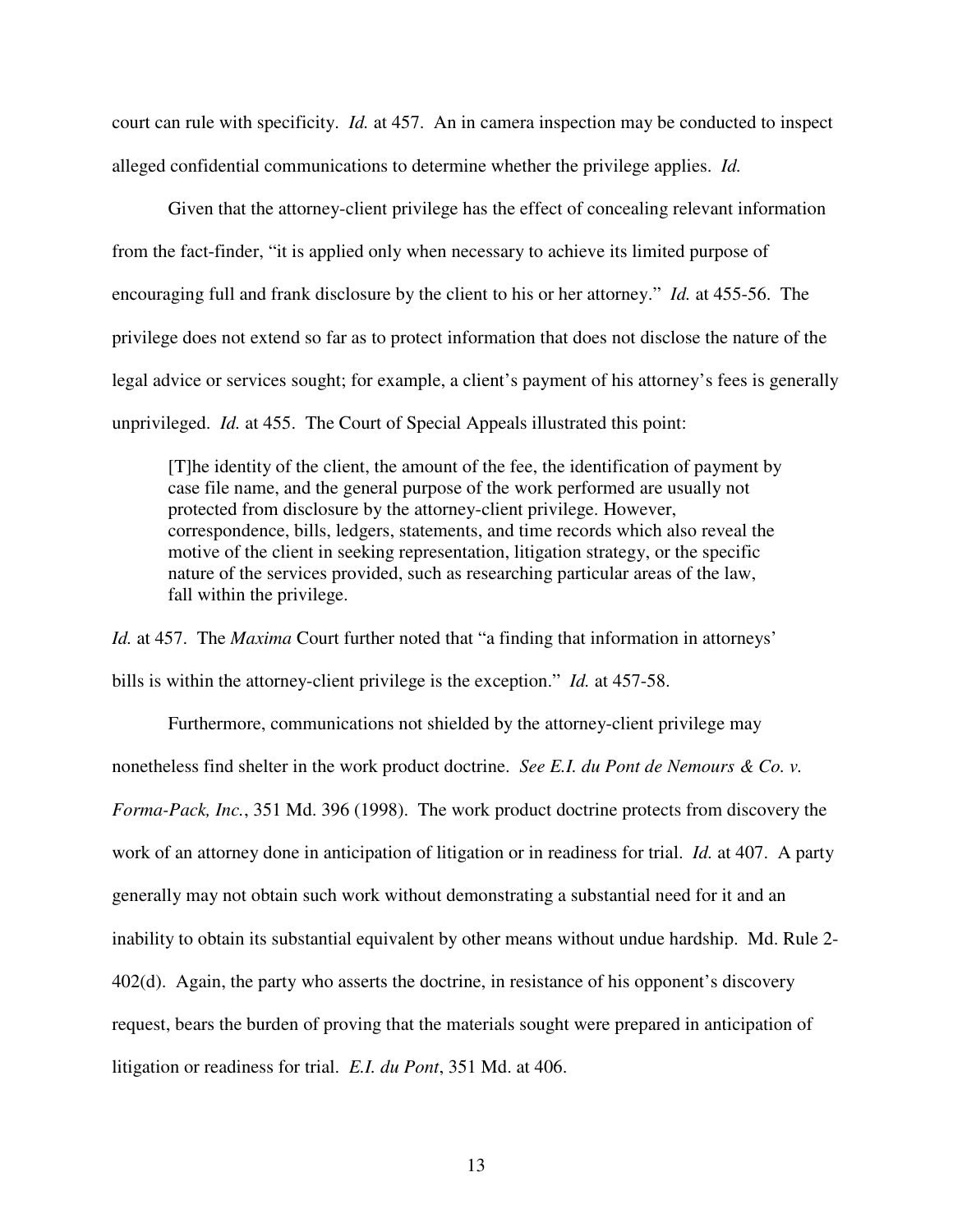Only the holder of a privilege has the ability to waive it. *Smith v. State*, 394 Md. 184, 201 (2006). The attorney-client privilege is held by the client while the work product doctrine is "historically and traditionally a privilege of the attorney and not that of the client." *E.I. du Pont*, 351 Md. at 406. The Court of Appeals has defined "waiver" as "the intentional relinquishment of a known right," and determined that "intrinsic to the definition of waiver is the recognition that the client must be informed of both the scope and nature of the right being relinquished as well as the consequences of so doing." *Id.* (quoting *Harrison*, 276 Md. at 138). In contrast,

A disclosure of a communication or information covered by the attorney-client privilege or work product protection does not operate as a waiver if the holder of the privilege or work product protection (A) made the disclosure inadvertently, (B) took reasonable precautions to prevent disclosure, and (C) took reasonably prompt measures to rectify the error once the holder knew or should have known of the disclosure.

Md. Rule 2-402(e)(3).

## **V. ANALYSIS**

Section 11-116 allows Plaintiff to inspect and copy the e-mails requested by him concerning the financial well being of Harborview. The language of Section 11-116 indicates that "books and records" under that section relate to financial information, as it makes reference to "accounting practices" and "audits." MD. CODE ANN., REAL PROP. § 11-116(a)-(b). The Defendants do not dispute this interpretation. Indeed, Cochran produced these e-mails to Plaintiff. Cochran uncontrovertedly described his process of sifting through thousands of emails and supplying all of those fitting the description of Plaintiff's request.

Plaintiff is additionally entitled to inspect and copy the detailed billing reports or supporting documentation for Harborview's legal invoices concerning him, his family, and his unit. Although Defendants have asserted the attorney-client privilege and work product doctrine with respect to this information, they have not demonstrated the applicability of either of these.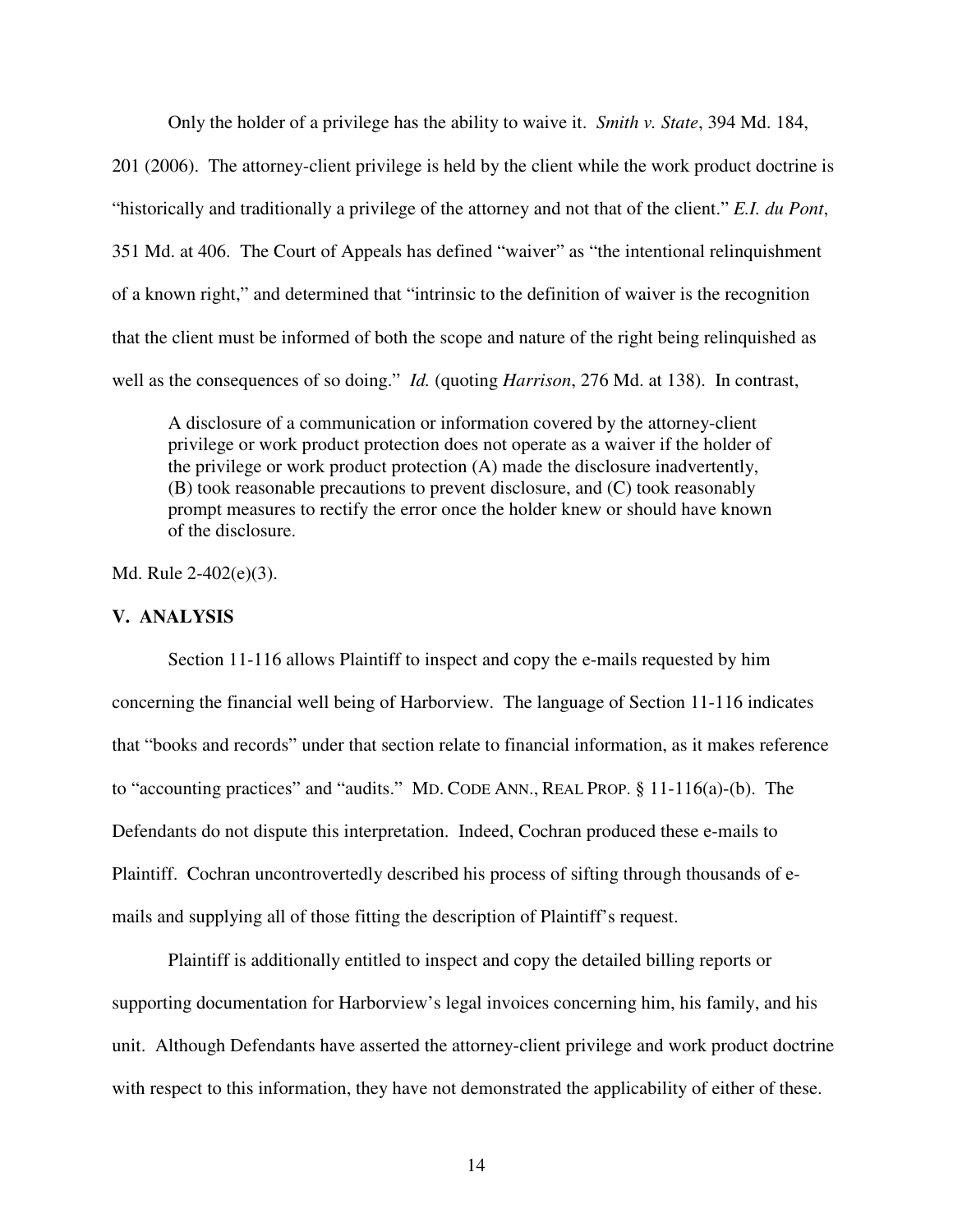Defendants' blanket assertion is insufficient to overcome the presumption that information contained in detailed billing reports is generally unprotected. *Maxima*, 100 Md. App. at 457.

The parties agree that Defendants have in their possession written advice of Harborview's legal counsel related to Plaintiff, his family, and his unit. The issue is whether the legal advice shall be disclosed pursuant to Section 11-116. This Court recognizes that, pursuant to Section  $11-116(c)(3)$ , Plaintiff is unambiguously granted the right to inspect the written advice of Harborview's legal counsel if he, his family, and his unit are the subject of that information. MD. CODE ANN., REAL PROP. § 11-116(c). Notwithstanding that statutory language, Plaintiff may only obtain such information if the statute clearly abrogated the common law privilege and doctrine. Section 11-116 does not amend, nullify, or supersede common law rights unless there is a clear indication, either expressly or impliedly, to the contrary. *Nickens*, 429 Md. at 73-74; *Zetty*, 365 Md. at 153.

The language of Section 11-116 displays no express abrogation of the abovedescribed common law privilege and doctrine. *Nickens*, 429 Md. at 73-74. Section 11- 124 of the Act is instructive:

Neither the rule of law known as the Rule Against Perpetuities nor the rule of law known as the Rule Restricting Unreasonable Restraints on Alienation may be applied to defeat or invalidate any provision of this title or of any declaration, bylaws, or other instrument made pursuant to the provisions of this title.

MD. CODE ANN., REAL PROP. § 11-124(a). As the Rule Against Perpetuities and the Rule Restricting Unreasonable Restraints on Alienation are both common law rules, Section 11-124 plainly depicts the way in which the Legislature may (and did) amend, nullify, or supersede common law rights. *Leegin Creative Leather Products, Inc. v. PSKS, Inc.*, 551 U.S. 877, 887 (2007); *The Arundel Corp. v. Marie*, 383 Md. 489, 496 (2004).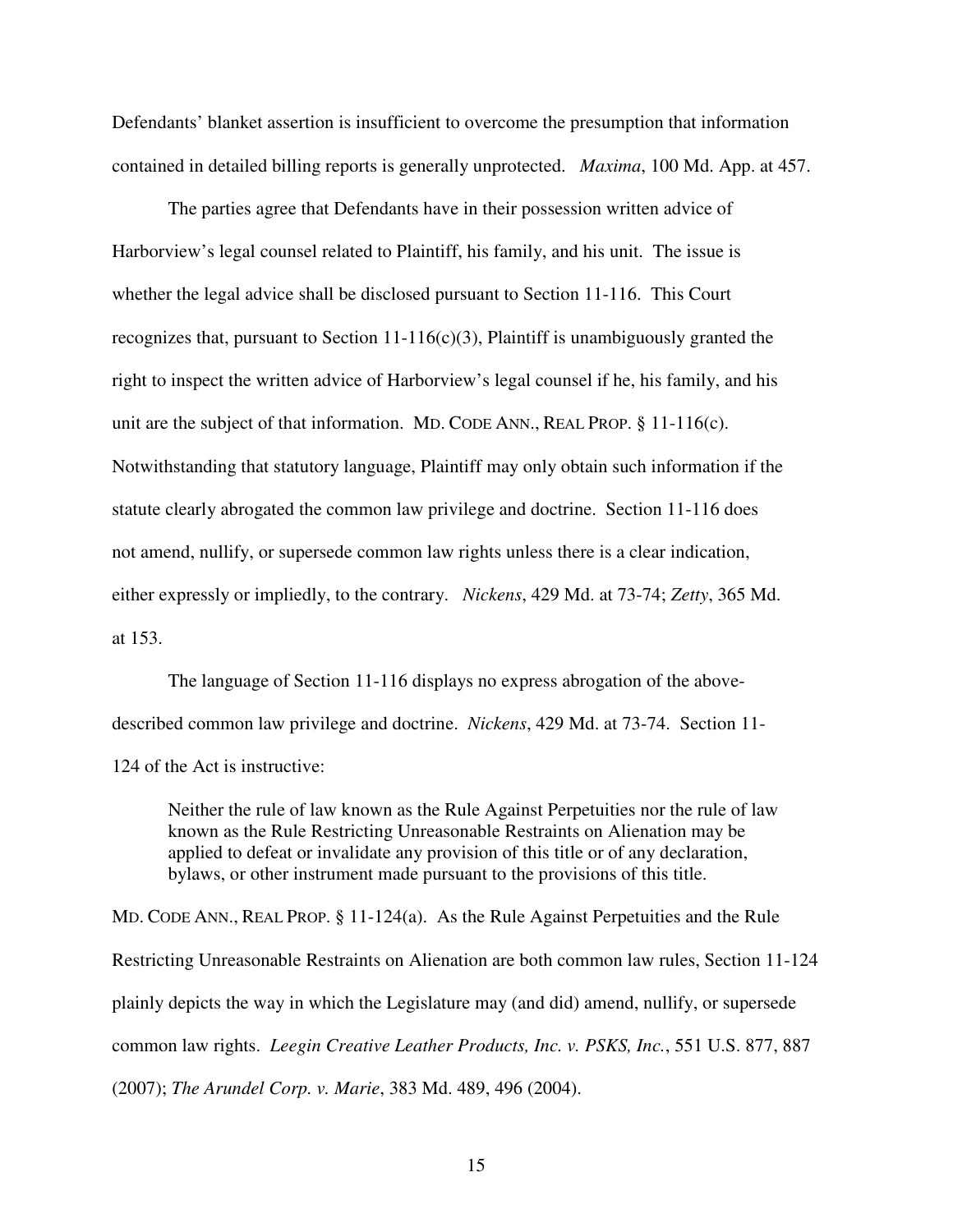Further, Section 11-116 does not impliedly abrogate the common law privilege and doctrine. Neither is the language of Section 11-116 "so clearly contrary" to them that they "cannot occupy the same space" nor would the existence of the privilege and doctrine have the effect of "depriving the statute's efficacy and rendering its provisions nugatory." *Nickens*, 429 Md. at 74; *Lutz*, 167 Md. at 12. Accordingly, Section 11-116 is read as being in harmony with the common law privilege and doctrine: it allows a unit owner who is the subject of the written advice of the condominium's legal counsel to inspect that information, provided that it is not protected by the common law attorney-client privilege or the work product doctrine. *Lutz*, 167 Md. at 12; MD. CODE ANN., REAL PROP. § 11-116(c). Both parties having admitted that the attorney-client privilege is applicable to the written advice of legal counsel, the Council may conceal this information. Plaintiff is precluded from accessing the written advice of Harborview's legal counsel.

Moreover, Plaintiff affirms that Defendants waived the privilege through disclosure made by an off-site manager of Defendant Zalco to Ancel. The Maryland Rules make clear that such a disclosure does not constitute a waiver. Md. Rule 2-402(e)(3). *See also* McLain, Maryland Evidence § 503:15 ("[A]n inadvertent disclosure does not reflect an intention to forfeit confidentiality.").

### **VI. CONCLUSION**

For the foregoing reasons, Plaintiff's prayer for injunctions and specific performance with respect to inspecting and copying the detailed billing reports or supporting documentation for Harborview's legal invoices concerning him, his family, and his unit is **GRANTED**. Defendants are enjoined from refusing, and required to comply with, Plaintiff's request for this